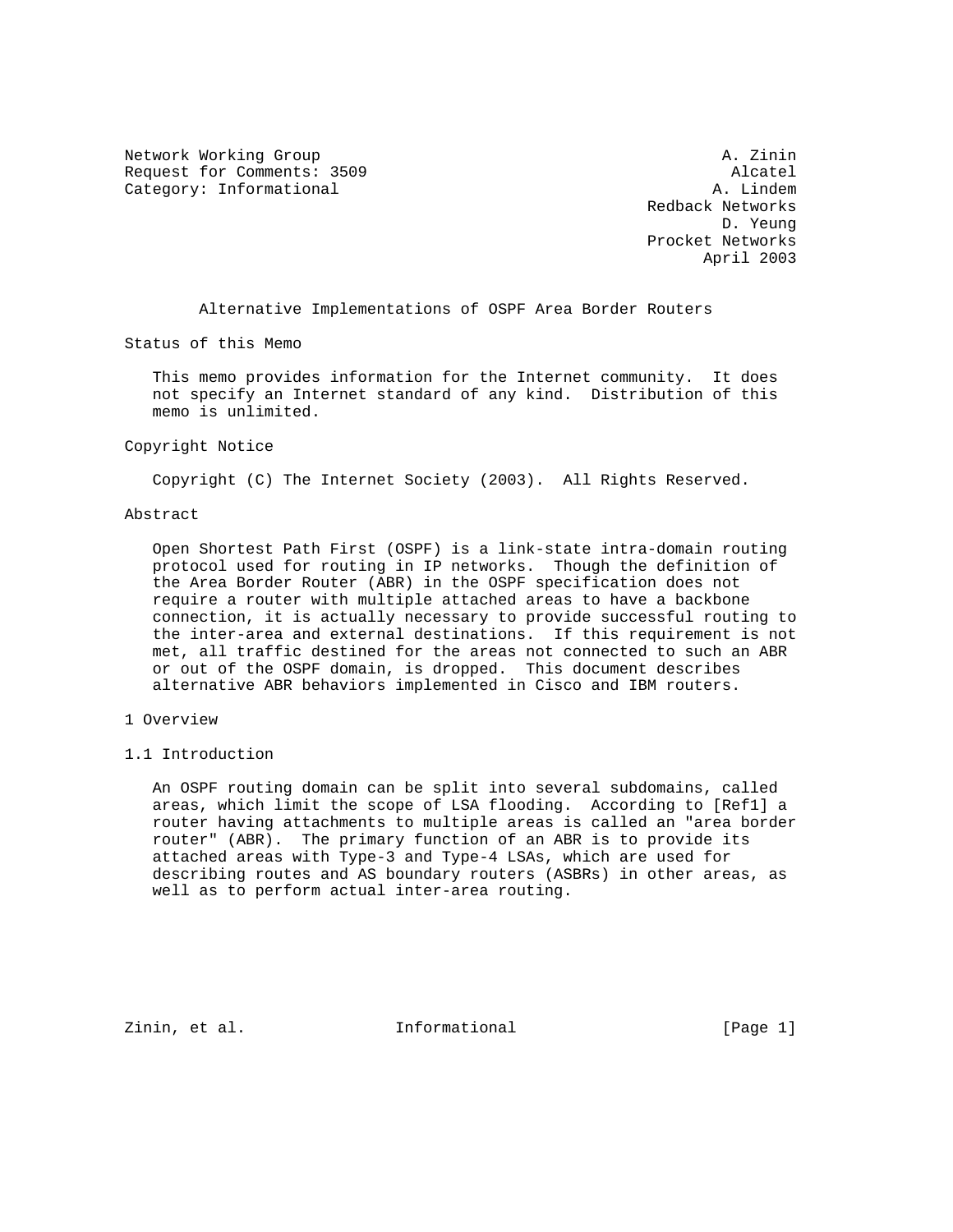## 1.2 Motivation

 In OSPF domains the area topology is restricted so that there must be a backbone area (area 0) and all other areas must have either physical or virtual connections to the backbone. The reason for this star-like topology is that OSPF inter-area routing uses the distance-vector approach and a strict area hierarchy permits avoidance of the "counting to infinity" problem. OSPF prevents inter-area routing loops by implementing a split-horizon mechanism, allowing ABRs to inject into the backbone only Summary-LSAs derived from the intra-area routes, and limiting ABRs' SPF calculation to consider

only Summary-LSAs in the backbone area's link-state database.

 The last restriction leads to a problem when an ABR has no backbone connection (in OSPF, an ABR does not need to be attached to the backbone). Consider a sample OSPF domain depicted in the Figure 1.



Figure 1. ABR dropping transit traffic

 In this example R1, R2, and R3 are ABRs. R1 and R2 have backbone connections, while R3 doesn't.

 Following the section 12.4.1 of [Ref1], R3 will identify itself as an ABR by setting the bit B in its router-LSA. Being an ABR, R3 can only consider summary-LSAs from the backbone when building the routing table (according to section 16.2 of [Ref1]), so it will not have any inter-area routes in its routing table, but only intra-area routes from both Area 1 and Area 2. Consequently, according to section 12.4.3 of [Ref1], R3 will originate into Areas 1 and 2 only summary-LSAs covering destinations in the directly attached areas, i.e., in Area 2---the summary-LSAs for Area 1, and in Area 1---the summary-LSAs for Area 2.

Zinin, et al. 10 1nformational 1999 [Page 2]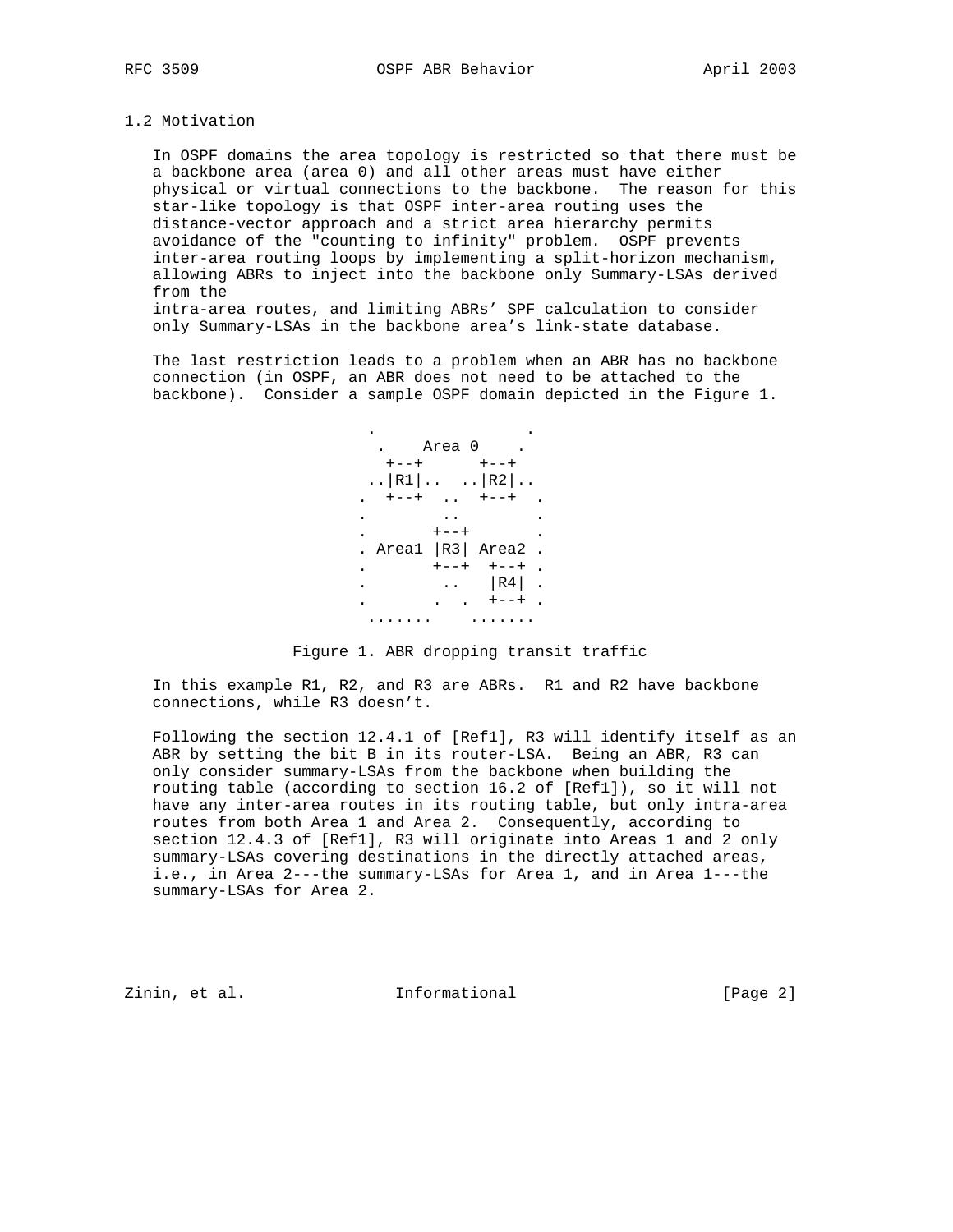At the same time, router R2, as an ABR connected to the backbone, will inject into Area 2 summary-LSAs describing the destinations in Area 0 (the backbone), Area 1 and other areas reachable through the backbone.

 This results in a situation where internal router R4 calculates its routes to destinations in the backbone and areas other than Area 1 via R2. The topology of Area 2 itself can be such that the best path from R4 to R2 is via R3, so all traffic destined for the backbone and backbone-attached areas goes through R3. Router R3 in turn, having only intra-area routes for areas 1 and 2, will drop all traffic not destined for the areas directly attached to it. The same problem can occur when a backbone-connected ABR loses all of its adjacencies in the backbone---even if there are other normally functioning ABRs in the attached areas, all traffic going to the backbone (destined for it or for other areas) will be dropped.

 In a standard OSPF implementation this situation can be remedied by use of Virtual Links (see section 15 of [Ref1] for more details). In this case, router R3 will have a virtual backbone connection, will form an adjacency over it, will receive all LSAs directly from a backbone-attached router (R1 or R2, or both in our example) and will install intra- or inter-area routes.

 While being an unavoidable technique for repairing a partitioned backbone area, the use of virtual links in the described situation adds extra configuration headaches and system traffic overhead.

 Another situation where standard ABR behavior does not provide acceptable results is when it is necessary to provide redundant connectivity to an ASBR via several different OSPF areas. This would allow a provider to aggregate all their customers connecting through a single access point into one area while still offering a redundant connection through another access point in a different area, as shown in Figure 2.

Zinin, et al. 10 mm informational 10 mm informational [Page 3]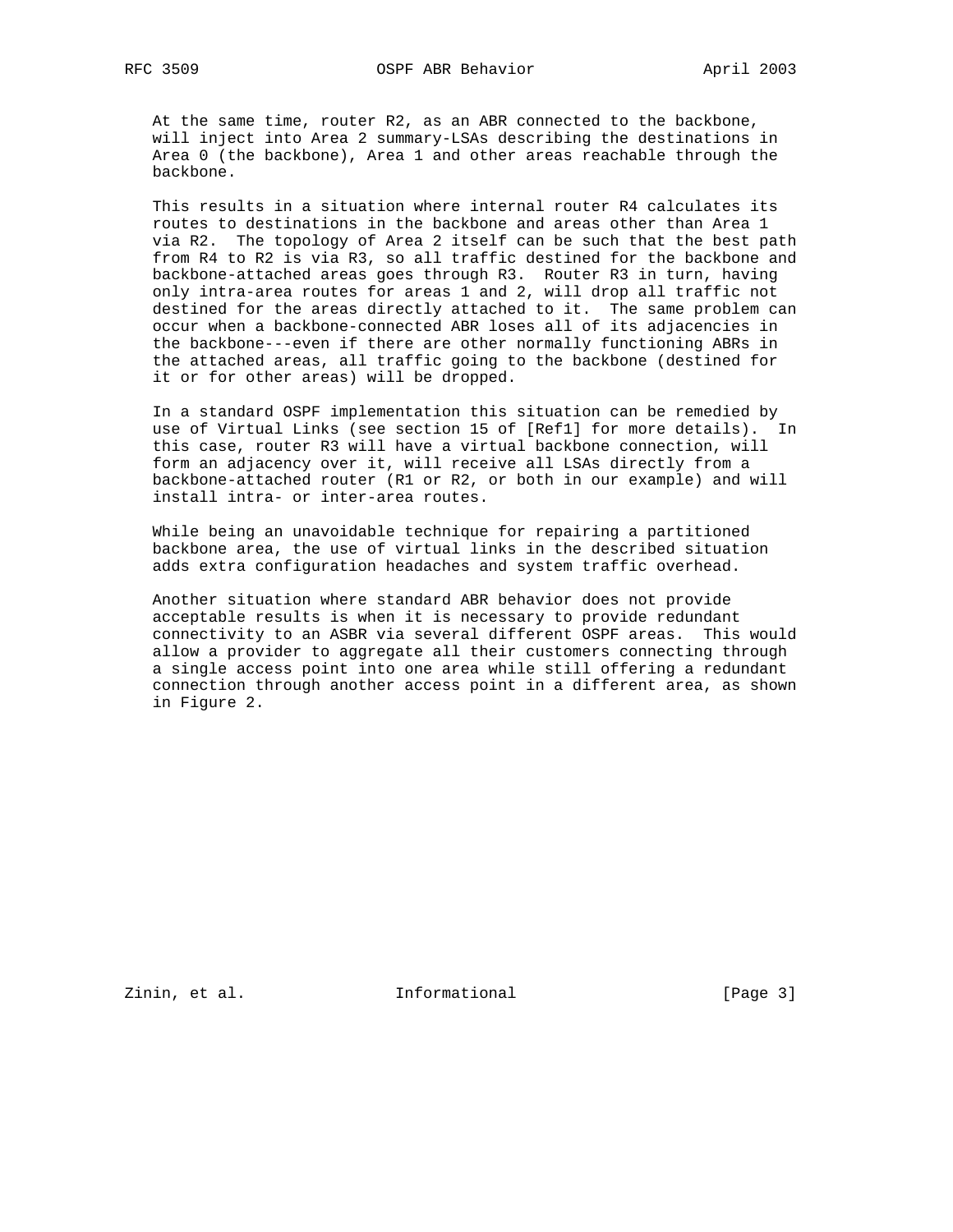

 Customer Networks (CN1--CNx) Advertised as AS External or NSSA External Routes

Figure 2. Dual Homed Customer Router

 This technique is already used in a number of networks including one of a major provider.

 The next section describes alternative ABR behaviors, implemented in Cisco and IBM routers. The changes are in the ABR definition and inter-area route calculation. Any other parts of standard OSPF are not changed.

 These solutions are targeted to the situation when an ABR has no backbone connection. They imply that a router connected to multiple areas without a backbone connection is not an ABR and should function as a router internal to every attached area. This solution emulates a situation where separate OSPF processes are run for each area and supply routes to the routing table. It remedies the situation described in the examples above by not dropping transit traffic. Note that a router following it does not function as a real border router---it doesn't originate summary-LSAs. Nevertheless such a behavior may be desirable in certain situations.

 Note that the proposed solutions do not obviate the need of virtual link configuration in case an area has no physical backbone connection at all. The methods described here improve the behavior of a router connecting two or more backbone-attached areas.

Zinin, et al. 10 1nformational 1999 [Page 4]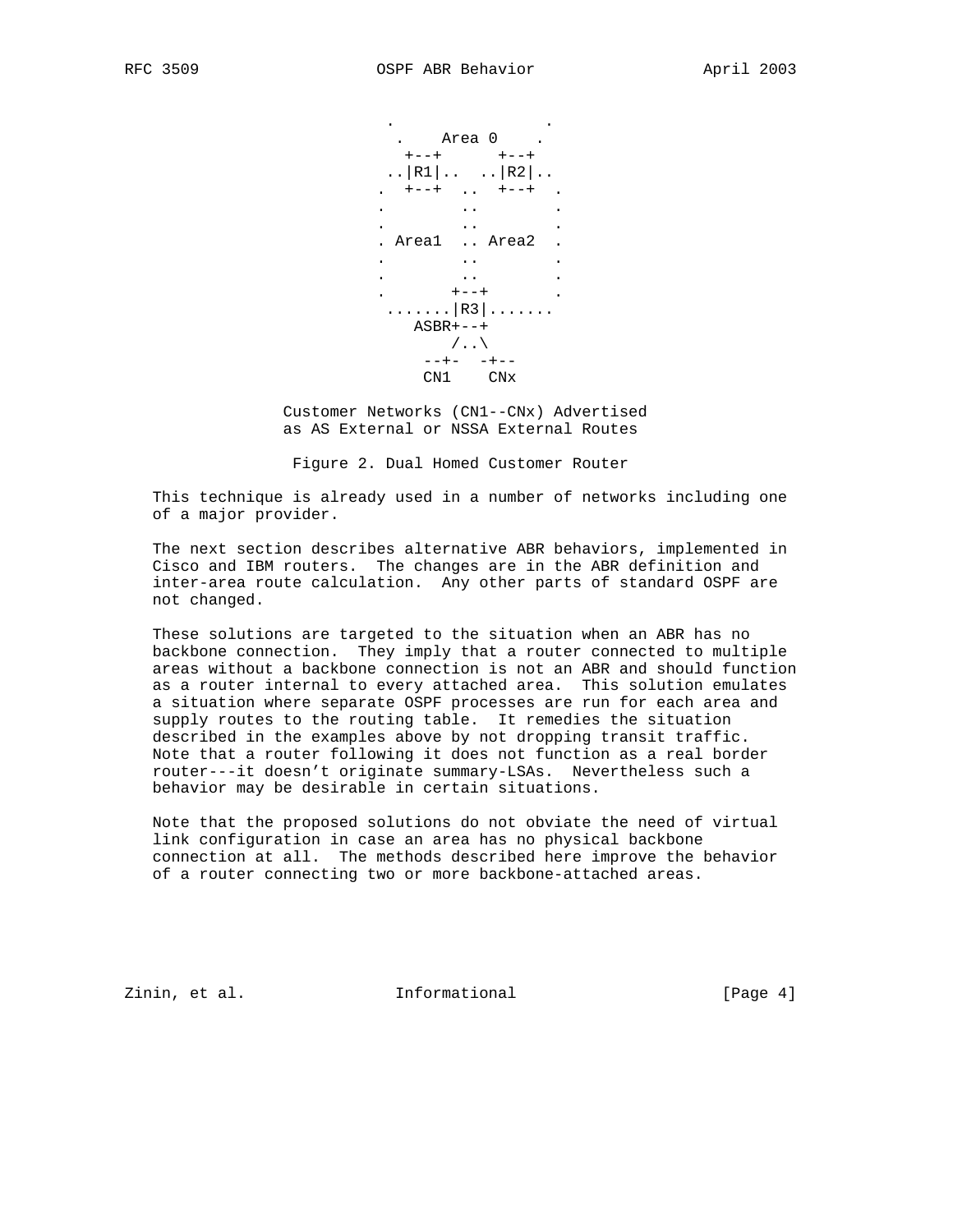2 Changes to ABR Behavior

2.1 Definitions

 The following definitions will be used in this document to describe the new ABR behaviors:

Configured area:

 An area is considered configured if the router has at least one interface in any state assigned to that area.

Actively Attached area:

 An area is considered actively attached if the router has at least one interface in that area in the state other than Down.

Active Backbone Connection:

 A router is considered to have an active backbone connection if the backbone area is actively attached and there is at least one fully adjacent neighbor in it.

Area Border Router (ABR):

 Cisco Systems Interpretation: A router is considered to be an ABR if it has more than one area Actively Attached and one of them is the backbone area.

- IBM Interpretation: A router is considered to be an ABR if it has more than one Actively Attached area and the backbone area Configured.
- 2.2 Implementation Details

The following changes are made to the base OSPF, described in [Ref1]:

- 1. The algorithm for Type 1 LSA (router-LSA) origination is changed to prevent a multi-area connected router from identifying itself as an ABR by the bit B (as described in section 12.4.1 of [Ref1]) until it considers itself as an ABR according to the definitions given in section 2.1.
- 2. The algorithm for the routing table calculation is changed to allow the router to consider the summary-LSAs from all attached areas if it is not an ABR, but has more than one attached area, or it does not have an Active Backbone Connection. Definitions of the terms used in this paragraph are given in section 2.1.

Zinin, et al. 10 mm informational 10 mm informational [Page 5]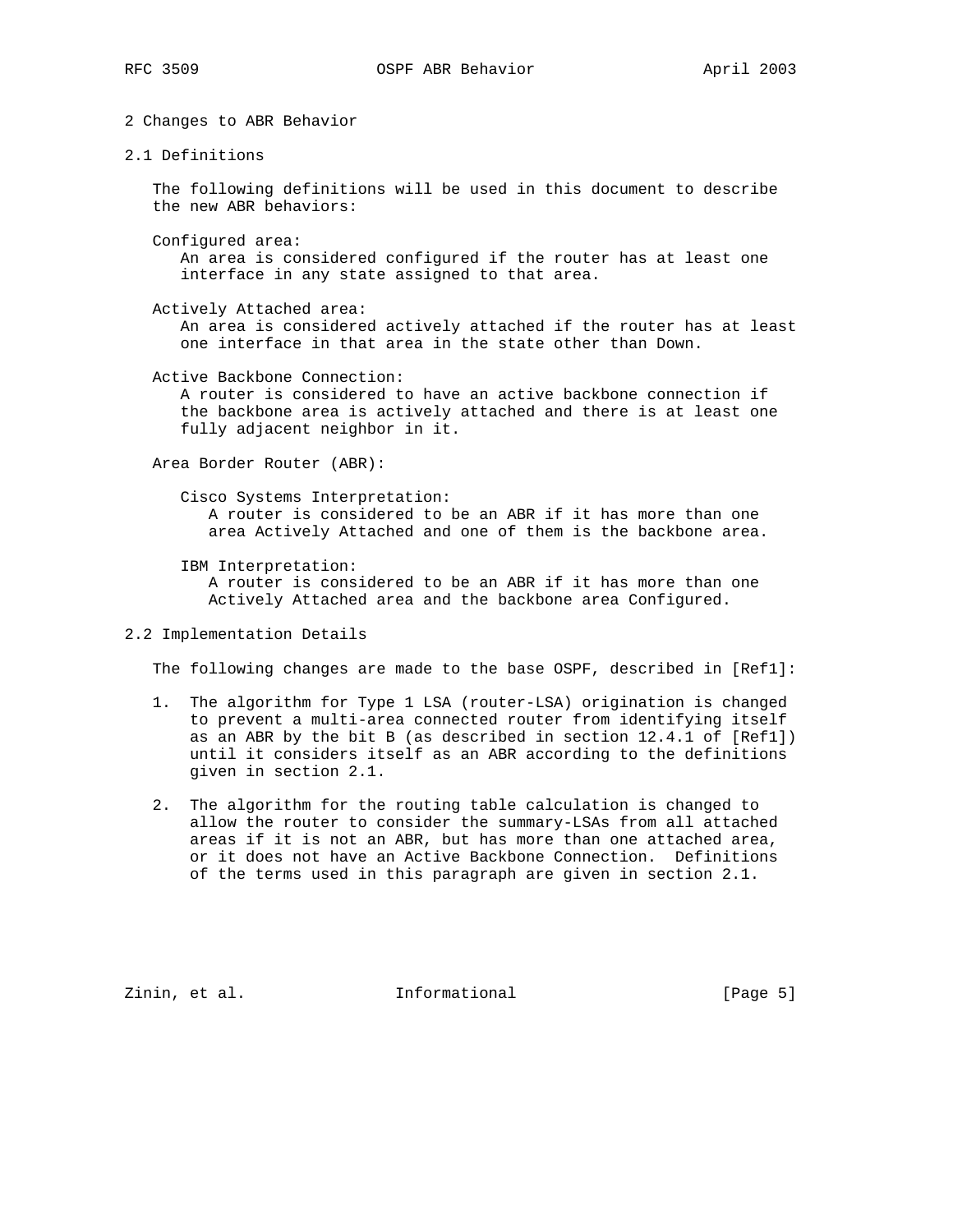So, the paragraph 1 of section 16.2 of [Ref1] should be interpreted as follows:

 "The inter-area routes are calculated by examining summary-LSAs. If the router is an ABR and has an Active Backbone Connection, only backbone summary-LSAs are examined. Otherwise (either the router is not an ABR or it has no Active Backbone Connection), the router should consider summary-LSAs from all Actively Attached areas..."

 3. For Cisco ABR approach, the algorithm for the summary-LSAs origination is changed to prevent loops of summary-LSAs in situations where the router considers itself an ABR but doesn't have an Active Backbone Connection (and, consequently, examines summaries from all attached areas). The algorithm is changed to allow an ABR to announce only intra-area routes in such a situation.

 So, the paragraph 2 of subsection 12.4.3 of [Ref1] should be interpreted as follows:

 "Summary-LSAs are originated by area border routers. The precise summary routes to advertise into an area are determined by examining the routing table structure (see Section 11) in accordance with the algorithm described below. Note that while only intra-area routes are advertised into the backbone, if the router has an Active Backbone Connection, both intra-area and inter-area routes are advertised into the other areas; otherwise, the router only advertises intra-area routes into non-backbone areas."

 For this policy to be applied we change steps 6 and 7 in the summary origination algorithm to be as follows:

Step 6:

 "Else, if the destination of this route is an AS boundary router, a summary-LSA should be originated if and only if the routing table entry describes the preferred path to the AS boundary router (see Step 3 of Section 16.4). If so, a Type 4 summary-LSA is originated for the destination, with Link State ID equal to the AS boundary router's Router ID and metric equal to the routing table entry's cost. If the ABR performing this algorithm does not have an Active Backbone Connection, it can originate Type 4 summary-LSA only if the type of the route to the ASBR is intra-area. Note: Type 4 summary-LSAs should not be generated if Area A has been configured as a stub area."

Zinin, et al. 10 mm informational 10 mm informational [Page 6]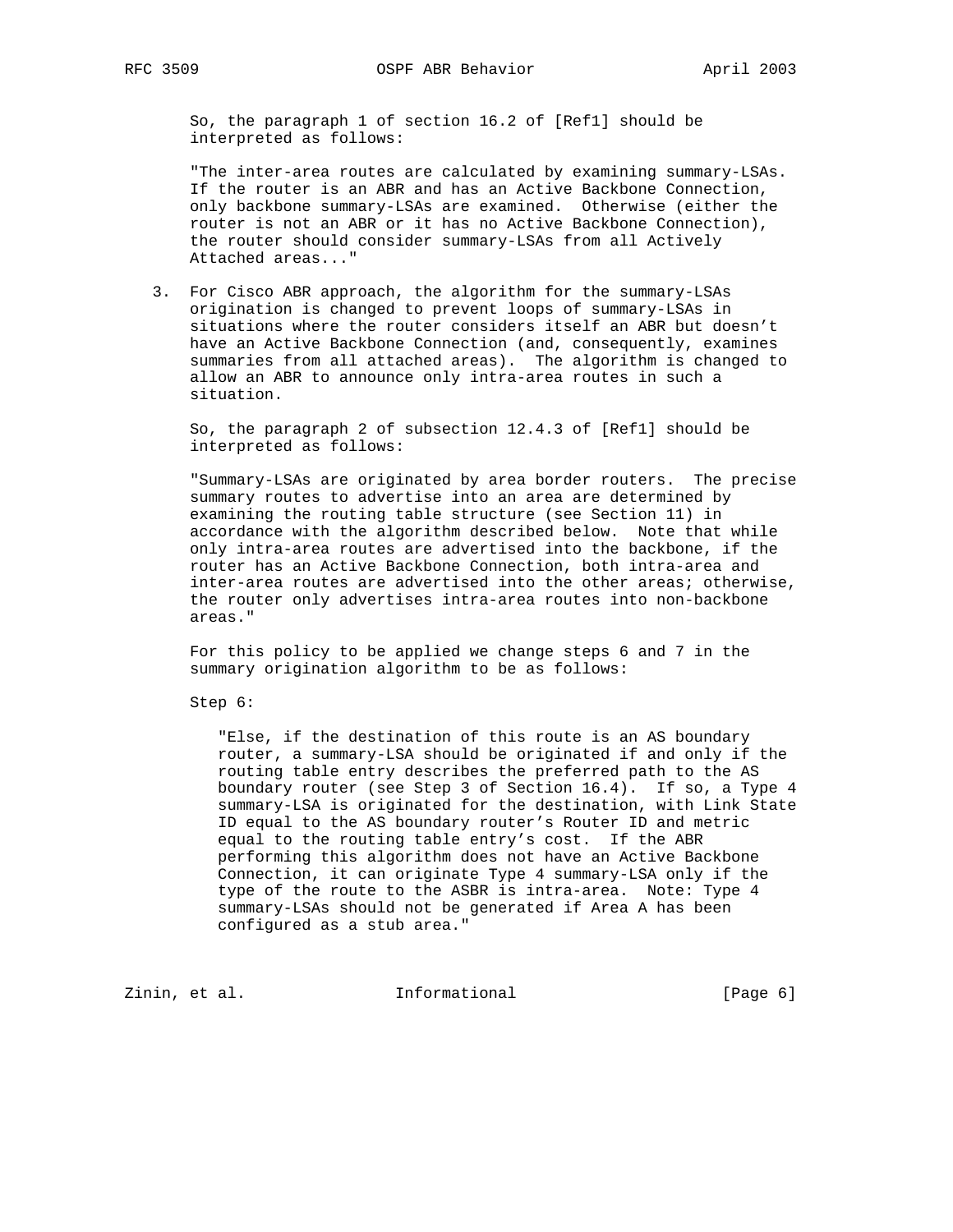Step 7:

 "Else, the Destination type is network. If this is an inter-area route and the ABR performing this algorithm has an Active Backbone Connection, generate a Type 3 summary-LSA for the destination, with Link State ID equal to the network's address (if necessary, the Link State ID can also have one or more of the network's host bits set; see Appendix E for details) and metric equal to the routing table cost."

 The changes in the ABR behavior described in this section allow a multi-area connected router to successfully route traffic destined for the backbone and other areas. Note that if the router does not have a backbone area Configured it does not actively attract inter-area traffic, because it does not consider itself an ABR and does not originate summary-LSAs. It still can forward traffic from one attached area to another along intra-area routes in case other routers in corresponding areas have the best inter-area paths over it, as described in section 1.2.

 By processing all summaries when the backbone is not active, we prevent the ABR, which has just lost its last backbone adjacency, from dropping any packets going through the ABR in question to another ABR and destined towards the backbone or other areas not connected to the ABR directly.

3 Virtual Link Treatment

 The Cisco ABR approach described in this document requires an ABR to have at least one active interface in the backbone area. This requirement may cause problems with virtual links in those rare situations where the backbone area is purely virtual, as shown in Figure 3, and the state of the VL is determined as in [Ref1].



Figure 3. Purely Virtual Backbone

 If R1 and R2 treat virtual links as in [Ref1], their virtual links will never go up, because their router-LSAs do not contain the B-bit, which is, in turn, because the routers do not have active interfaces (virtual links) in the backbone and do not consider themselves ABRs.

Zinin, et al. 10 mm informational 10 mm informational [Page 7]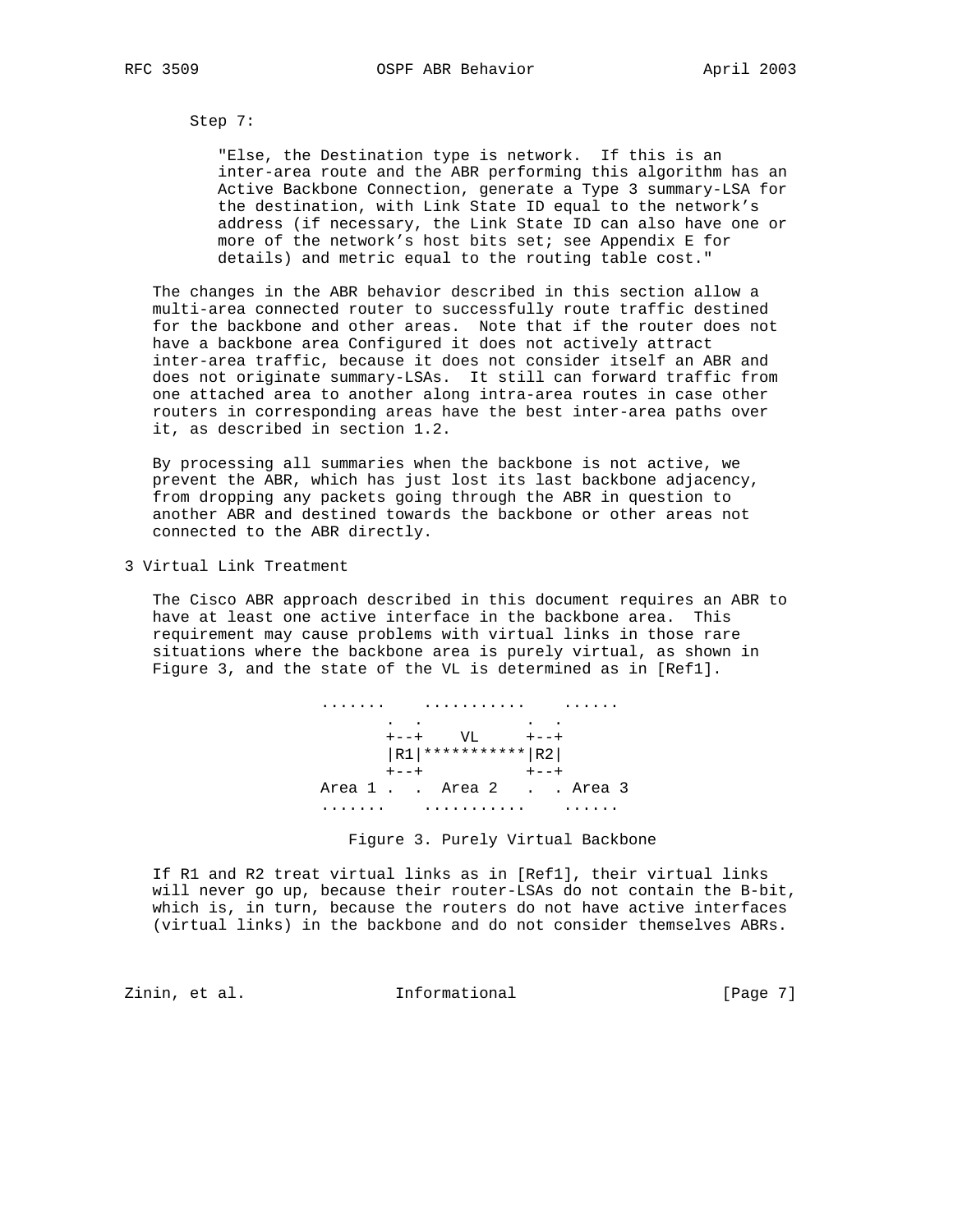Note that this problem does not appear if one of the routers has a real interface in the backbone, as it usually is in real networks.

 Though the situation described is deemed to be rather rare, implementations supporting Cisco ABR behavior may consider changing VL-specific code so that a virtual link is reported up (an InterfaceUp event is generated) when a router with corresponding router-ID is seen via Dijkstra, no matter whether its router-LSA indicates that it is an ABR or not. This means that checking of configured virtual links should be done not in step 4 of the algorithm in 16.1 of [Ref1] when a router routing entry is added, but every time a vertex is added to the SPT in step 3 of the same algorithm.

#### 4 Compatibility

 The changes of the OSPF ABR operations do not influence any aspects of the router-to-router cooperation and do not create routing loops, and hence are fully compatible with standard OSPF. Proof of compatibility is outside the scope of this document.

5 Deployment Considerations

 This section discusses the deployments details of the ABR behaviors described in this document. Note that this approach is fully compatible with standard ABR behavior, so ABRs acting as described in [Ref1] and in this document can coexist in an OSPF domain and will function without problems.

 Deployment of ABRs using the alternative methods improves the behavior of a router connected to multiple areas without a backbone attachment, but can lead to unexpected routing asymmetry, as described below.

Consider an OSPF domain depicted in Figure 4.

Zinin, et al. 10 1nformational 1999 [Page 8]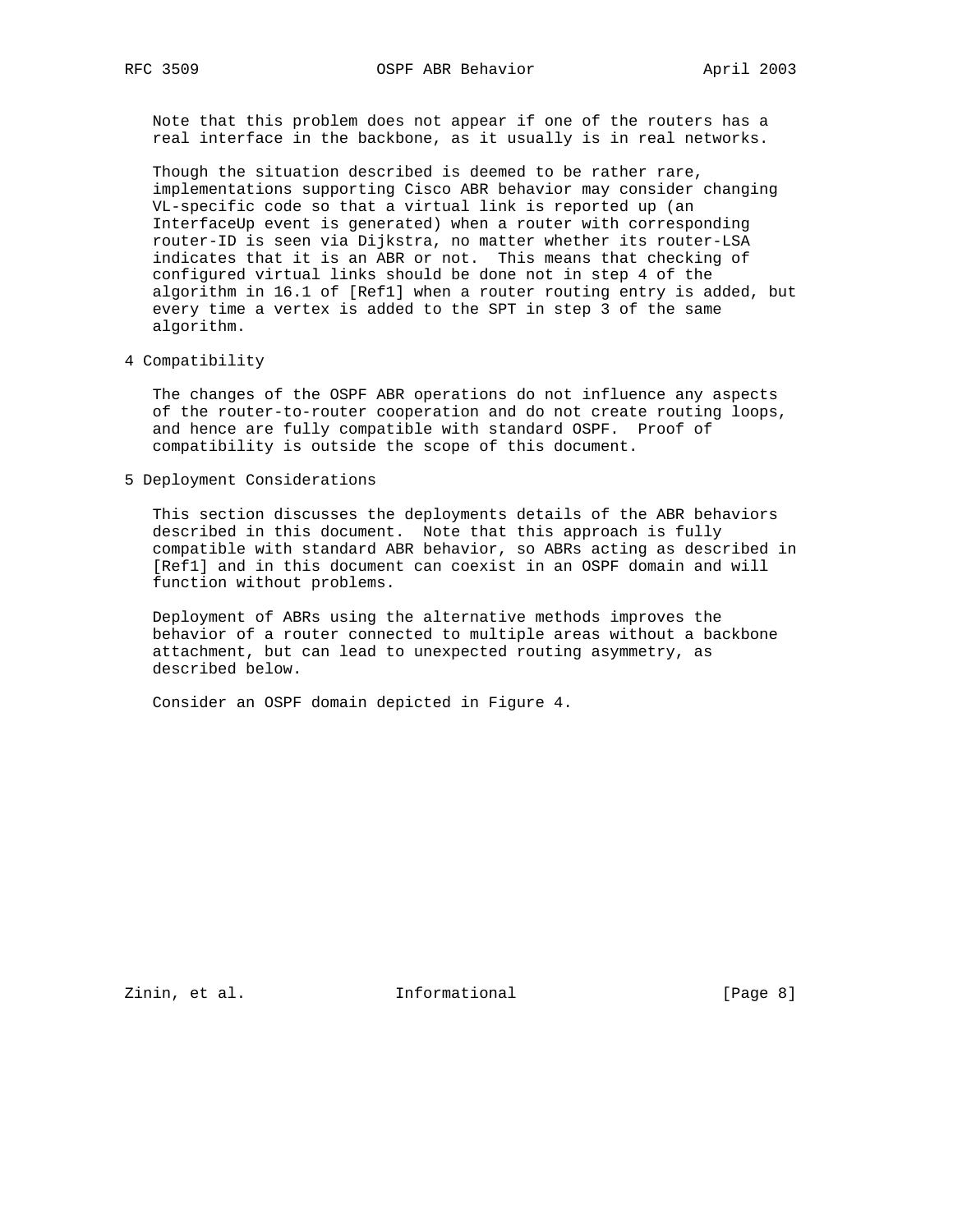

Figure 4. Inter-area routing asymmetry

 Assume that R3 uses the approach described in this document. In this case R2 will have inter-area routes to network M via ABR R1 only. R5 in turn will have its inter-area route to network N via R4, but as far as R4 is only reachable via R3, all traffic destined to network N will pass through R3. R3 will have an intra-area route to network N via R2 and will, of course, route it directly to it (because intra-area routes are always preferred over inter-area ones). Traffic going back from network N to network M will pass through R2 and will be routed to R1, as R2 will not have any inter-area routes via R3. So, traffic from N to M will always go through the backbone while traffic from M to N will cross the areas directly via R3 and, in this example, will not use a more optimal path through the backbone.

 Note that this problem is not caused by the fact that R3 uses the alternative approach. The reason for attracting the attention to it is that R3 is not really functioning as an ABR in case this new behavior is used, i.e., it does not inject summary-LSAs into the attached areas, but inter-area traffic can still go through it.

6 Security Considerations

 The alternative ABR behaviors specified in this document do not raise any security issues that are not already covered in [Ref1].

Zinin, et al. 10 mm informational 1999 [Page 9]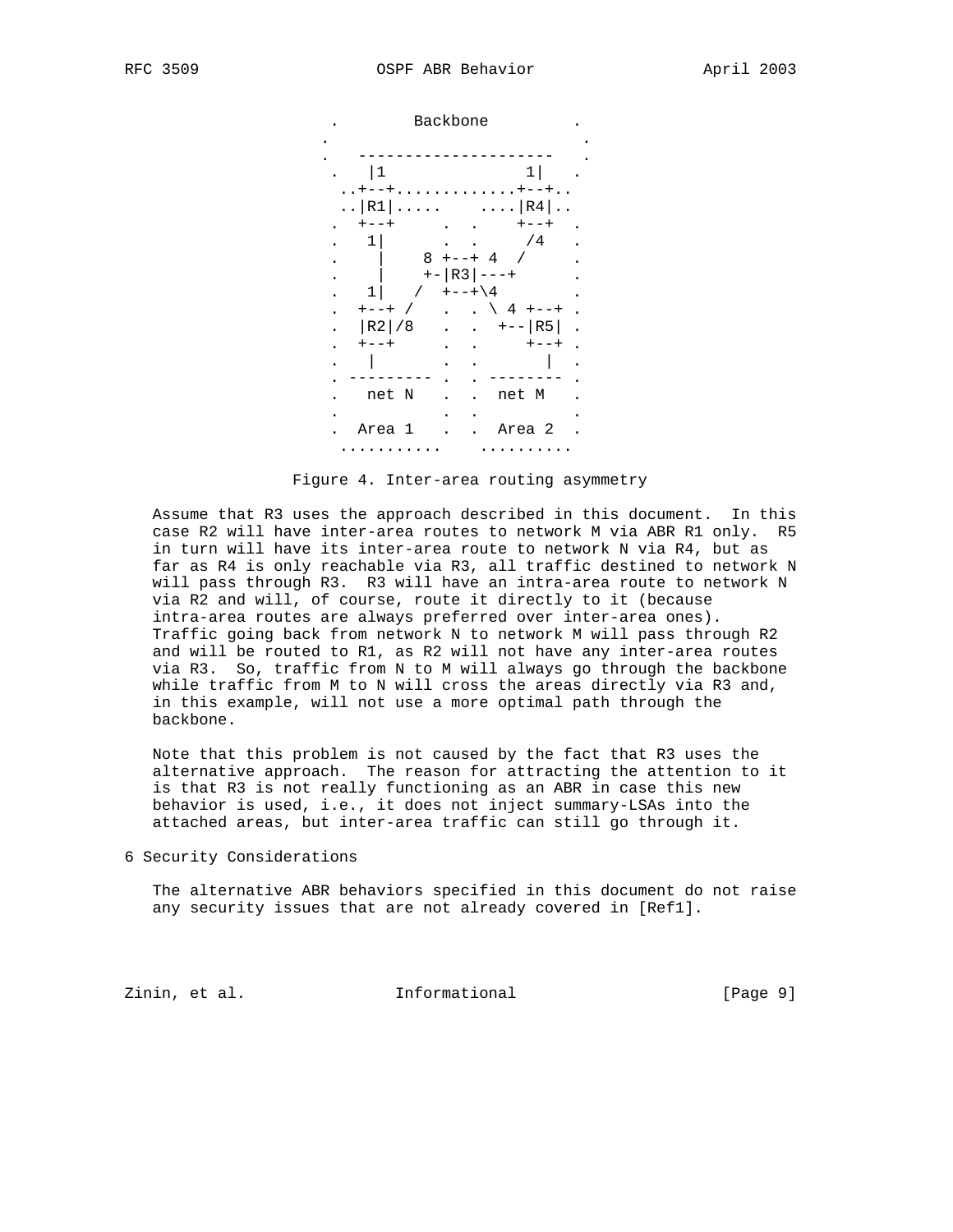## 7 Acknowledgements

 Authors would like to thank Alvaro Retana, Russ White, and Liem Nguyen for their review of the document.

8 Disclaimer

 This document describes OSPF ABR implementations of respective vendors "as is", only for informational purposes, and without any warranties, guarantees or support. These implementations are subject to possible future changes. For the purposes of easier deployment, information about software versions where described behavior was integrated is provided below.

 Initial Cisco ABR implementation (slightly different from the one described in this memo, requiring non-backbone areas to be configured, and not necessarily actively attached in the ABR definition) was introduced in Cisco IOS (tm) version 11.1(6). Cisco ABR behavior described in this document was integrated in Cisco IOS (tm) in version 12.1(3)T.

 The ABR behavior described as IBM ABR approach was implemented by IBM in IBM Nways Multiprotocol Routing Services (MRS) 3.3.

 Note that the authors do not intend to keep this document in sync with actual implementations.

10 References

[Ref1] Moy, J., "OSPF version 2", STD 54, RFC 2328, April 1998.

Zinin, et al. 10 mm informational 10 mm informational [Page 10]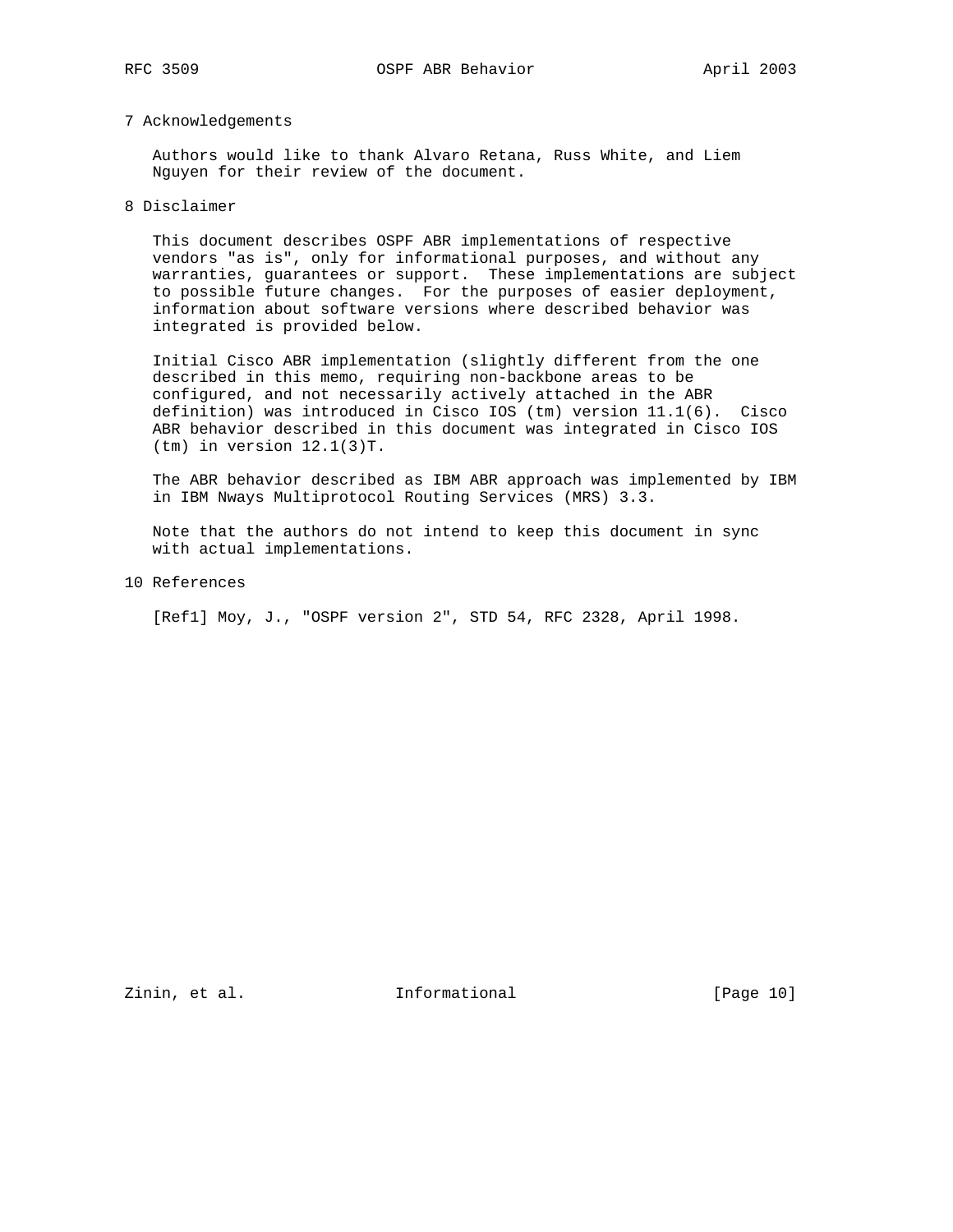11 Authors' Addresses

 Alex Zinin Alcatel

EMail: zinin@psg.com

 Derek M. Yeung Procket Networks 1100 Cadillac Ct Milpitas, CA 95035

 Phone: 408-635-7911 EMail: myeung@procket.com

 Acee Lindem Redback Networks 102 Carric Bend Court Cary, NC 27519 USA

 Phone: 919-387-6971 EMail: acee@redback.com

Zinin, et al. 10. Informational 1. [Page 11]